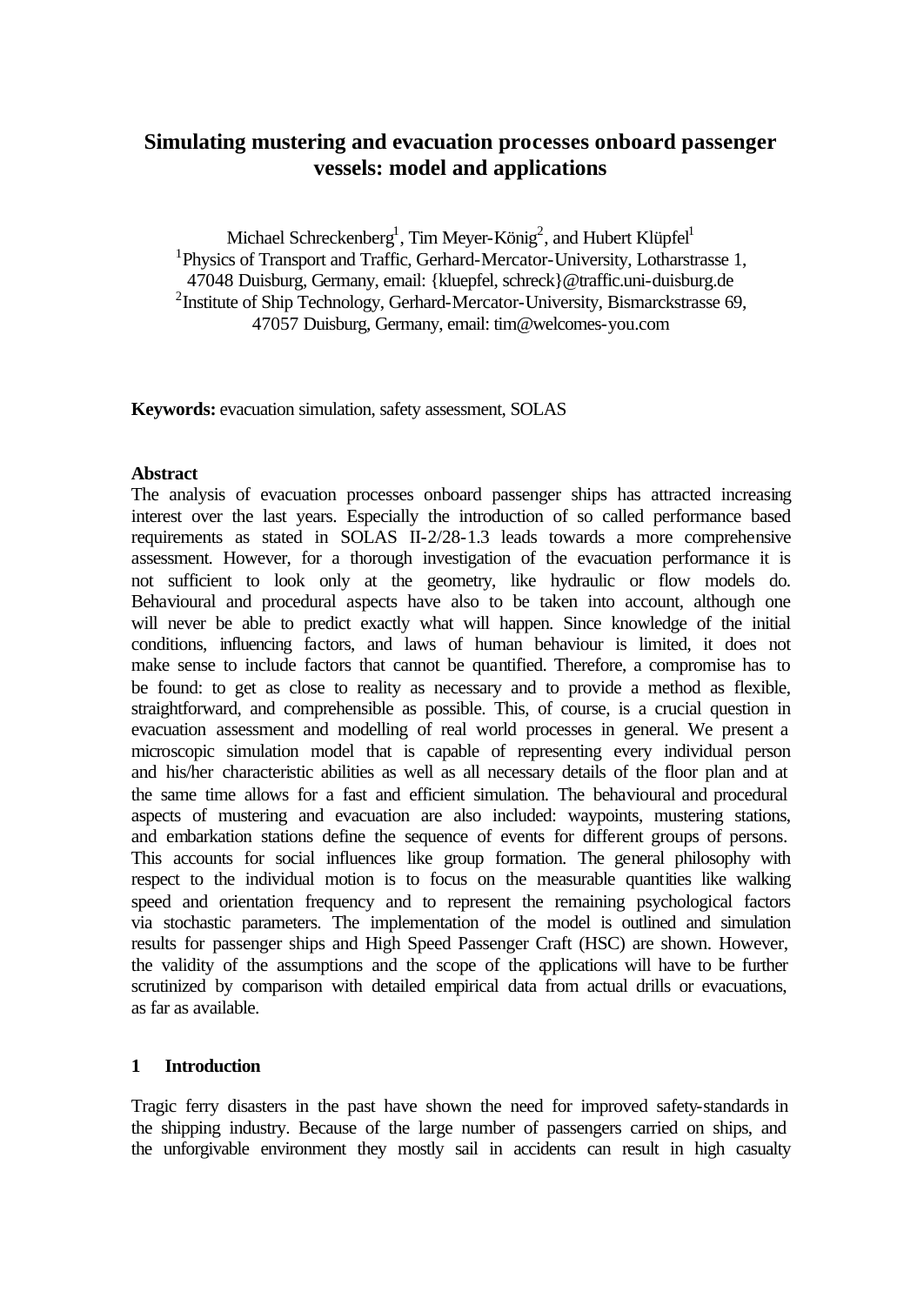numbers. An effective evacuation-procedure must therefore be mandatory. But what will happen, if two thousand or even more people move through a ship, try to gather their belongings or related persons and to get out? Where do the bottlenecks occur? How can congestions be prevented? There are many questions that arise, when the evacuation-concept of a ship has to be evaluated and descriptive calculation methods are not able to handle the complexity of the problem in a holistic approach.

This paper gives an overview of the simulation of mustering and evacuation processes. Therefore, some general remarks about the various influences and their representation within the model are made. The basic aim is to further develop the Cellular Automaton model providing the basis for the simulation and to support the IMO (International Maritime Organization) in establishing guidelines for the use of simulations for the safety-assessment of passenger ships [1]. The goal is to establish a simulation model to quickly and effectively assess the design of a passenger ship.

# **2 Different evacuation procedures for different vessels**

For classification passenger vessels are divided into the following three main groups: High Speed Passenger Craft (HSC), RoPax- and cruise ships. The exact definition for each type can be found in the appropriate IMO regulations (cf. [3] and references therein).



**Figure 1**: Pictures of a typical HSC, a RoPax-Ferry and a cruise liner (pictures: author, Jos. L. Meyer shipyard).

The evacuation procedures for those different types of vessels differ greatly. This is due to several reasons: the geometrical layout, the length of the journey, the typical passenger population onboard, etc. Because the general layout of a HSC is fairly simple and the passengers are seated in rows (just like in an airplane), it is unlikely that they will be spread all over the vessel in an emergency situation. The evacuation strategy is therefore very straightforward: After the life rafts have been deployed, the passengers will take their life vests from beneath their seats and leave the ship via the slides.

The procedure is totally different with RoPax- and cruise ships, since people can have cabins and are able to linger on many public places all over the ship. In case of an evacuation, they have to retrieve their vests in the cabins or at central distribution points, gather at muster stations and walk on to the embarkation stations were they finally leave the ship. Everybody can imagine what will happen on a cruise liner where one half of the passengers is seated in the restaurant while the other half sits in the theatre and the mustering signal is given.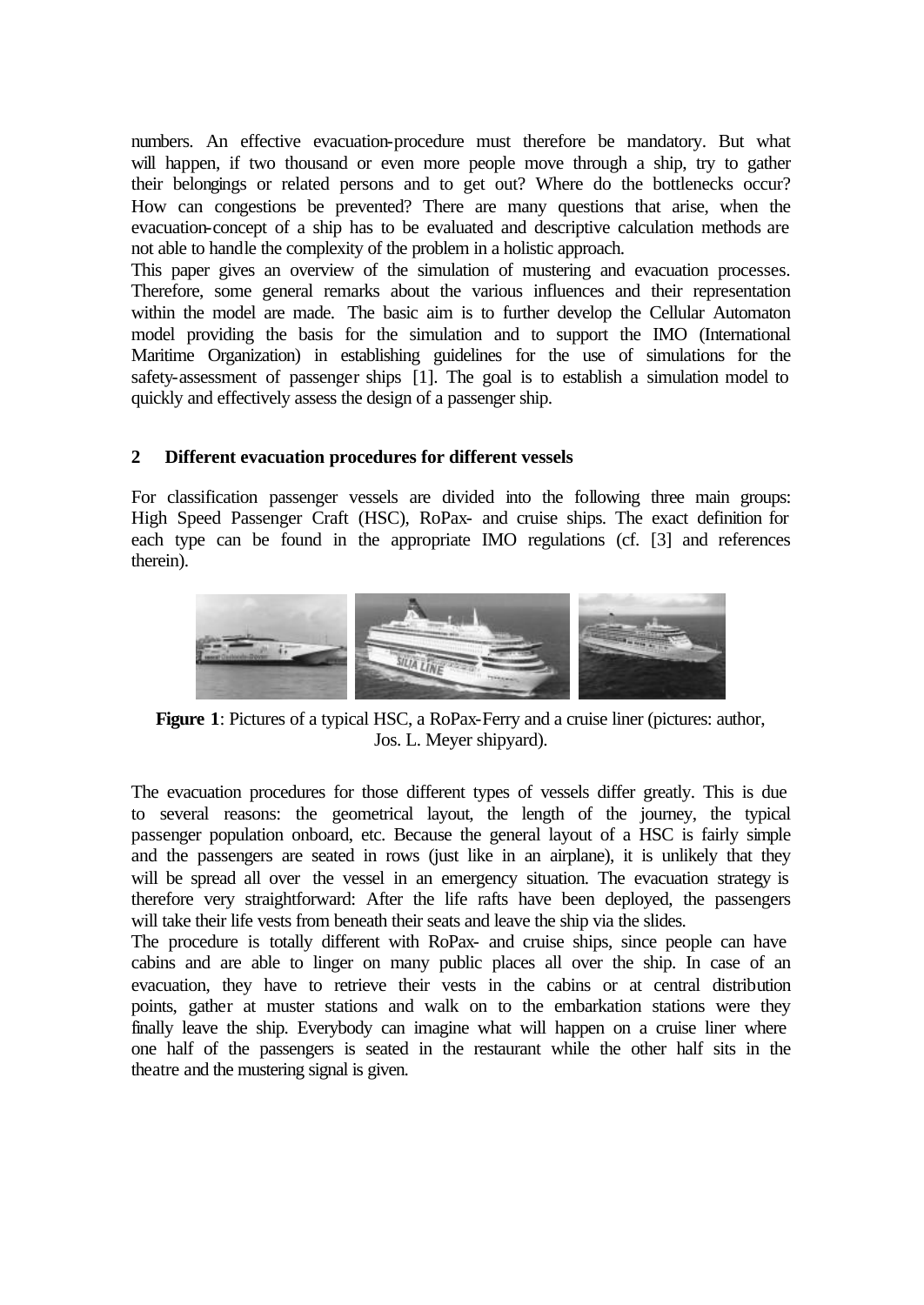### **3 Model assumptions**

#### **3.1 Physical aspects of human motion**

In this section, we describe a model that is capable of simulating the various evacuation procedures that can occur onboard ships. One basic principle is to use a microscopic method: the behaviour and movement of every single person is simulated. This is quite a challenge regarding effort in time and computer memory. To restrict the requirements, a Cellular Automaton (CA) model is used with a minimum set of parameters per person to characterise her behaviour. We argue that those parameters are sufficient to describe the relevant aspects of human motion onboard ships:

- the maximum walking speed,
- the patience before she chooses an alternative goal, if her way is blocked by congestions,
- a factor that characterizes the visual perception of her environment,
- the delay time, during which she will wait before starting to evacuate,
- a dawdle probability with which she will stop for one time step, to take into account breaks for regeneration or orientation, and
- a factor that characterises the inertia of the persons movement.

The reduction of the various influences to this list of parameters is possible, because these are the factors that finally characterize the movement from a physical point of view. Other authors distinguish between defining attributes and progress variables [7]. The majority of those are connected to the influence of narcotic gases and heat, which is not yet included in our model. The remaining attributes determine the motion abilities. Taking this into account the approach is similar to the one presented here. Attributes like age, gender and stamina eventually take effect on, e.g., the walking speed. As a result of these simplifications, the simulations can be done on standard computers with very high calculation speeds (about 10.000 persons in real-time on a 500 MHz PC with 128 MB RAM). It is therefore possible to predict evacuations in a very short time which will allow online-simulations for big crowds in near future. By varying the parameters, any population can be represented.

#### **3.2 Representation of the floor plan**

The floor plan of the structure to be assessed is transformed into a grid of quadratic cells with an edge-length of 0.4 meters. One person thereby occupies one cell. This derives from the maximum density in crowds, when the movement reaches a stop [4].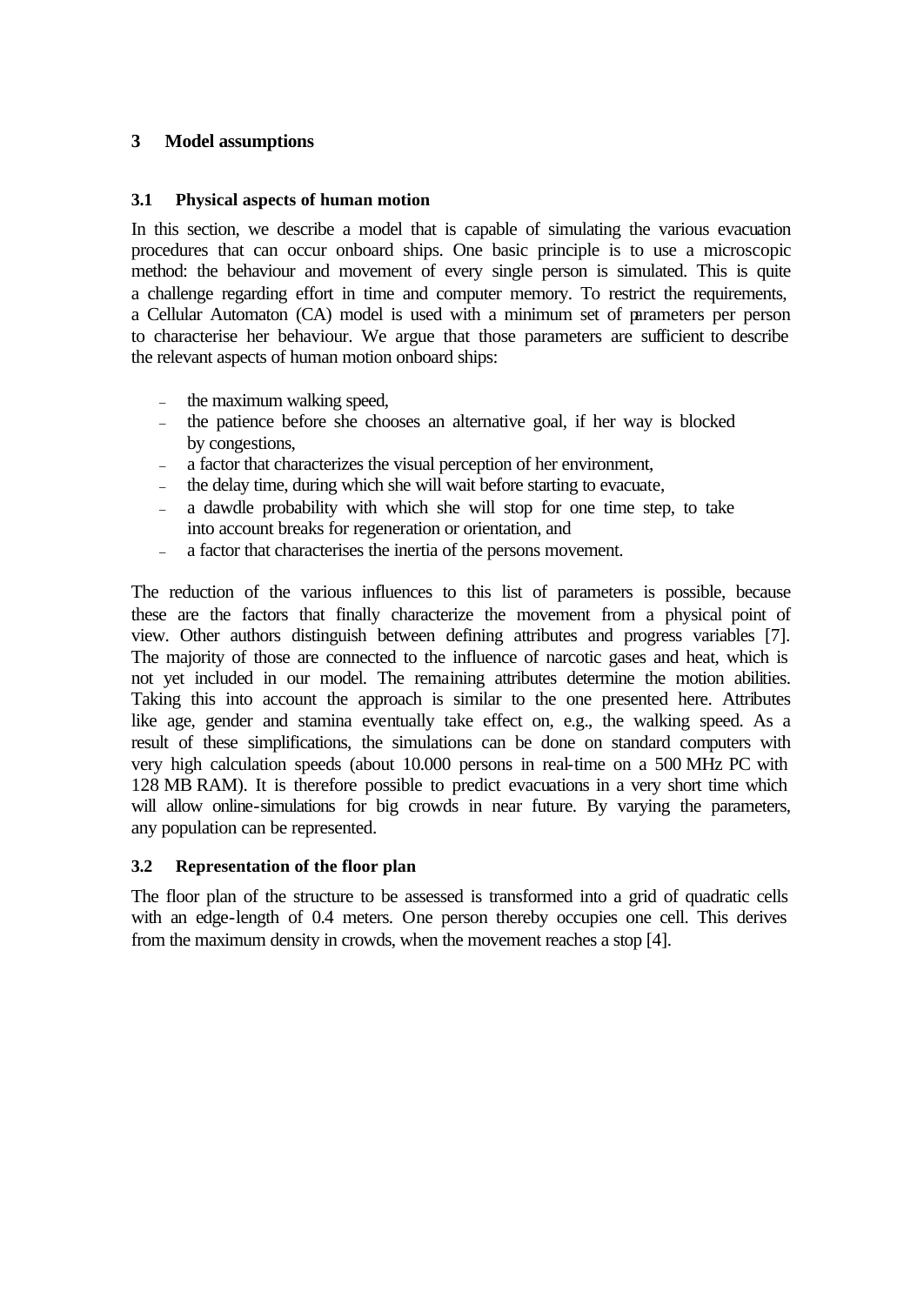

**Figure 2**: Example for a discrete floor plan.

Each cell contains different pieces of information, depending on the way it influences the person standing on it. If it is not accessible, it represents an obstacle like a wall or furniture. Others influence the speed of the persons walking over them, so stairs and doors can be considered. To change the decks (e.g., at stairs), cells are implemented, that cause the person standing on them, to jump to the next upper or lower level. In this manner, the floor plan of complex structures can be modelled in a very simple way.

Another point of discussion is the discrete cell size. The main argument against the usage of cells are small variations in the width of corridors or doors. On the other hand, a person has a discrete size, so it seems very unlikely, that the functional relation between corridor width and flow is linear. We are currently conducting research on this topic.

#### **3.3 Inclusion of ship motion**

An additional remark is in place concerning ship motion: Since the parameters are not time dependent, dynamic ship motion is not explicitly included. It might be represented by a higher dawdling probability or decreased walking speed. Actually, in the literature, the approaches used for solving this problem are based on a speed reduction factor. Brumley [8] has obtained the following empirical result for the speed reduction factor

$$
\overline{r}_{v} = 1 \qquad \text{for } \Theta < 15^{\circ}
$$
\n
$$
\overline{r}_{v} = 1 - 0.25(\frac{M_{1}}{M_{2}} - 1) \qquad \text{for } 15^{\circ} \le \Theta \le 25^{\circ}
$$
\n
$$
\overline{r}_{v} = 1 \qquad \text{for } 25^{\circ} < \Theta
$$

where T is the angle of list and roll motion, respectively.  $M_1$  and  $M_2$  are the environmental moment and the (measured) resisting moment of the person. Unfortunately, it is not completely clear, how  $M_2$  (the resisting moment) and T are connected.

Another empirical formula is given in Vassalos et.al. [9], cited from [10]:

$$
r_v(\boldsymbol{q}) = \begin{cases} \frac{e^{1-|\boldsymbol{q}\boldsymbol{h}_{\text{m}}|} - 1}{e - 1} & \text{for } 0 \leq \boldsymbol{q} \leq \boldsymbol{q}_{\text{max}} \\ 0 & \text{for } \boldsymbol{q} > \boldsymbol{q}_{\text{max}} \end{cases}
$$

T(t) is the angle of the roll motion and  $T_{\text{max}}$  is set to 20 $^{\circ}$  is the roll amplitude. So the general approach towards including roll motion in the simulation seems to be clear. Some discussion is necessary, however, on the type of formula to use and the values of the parameters (especially  $\overline{T}_{\text{max}}$ ).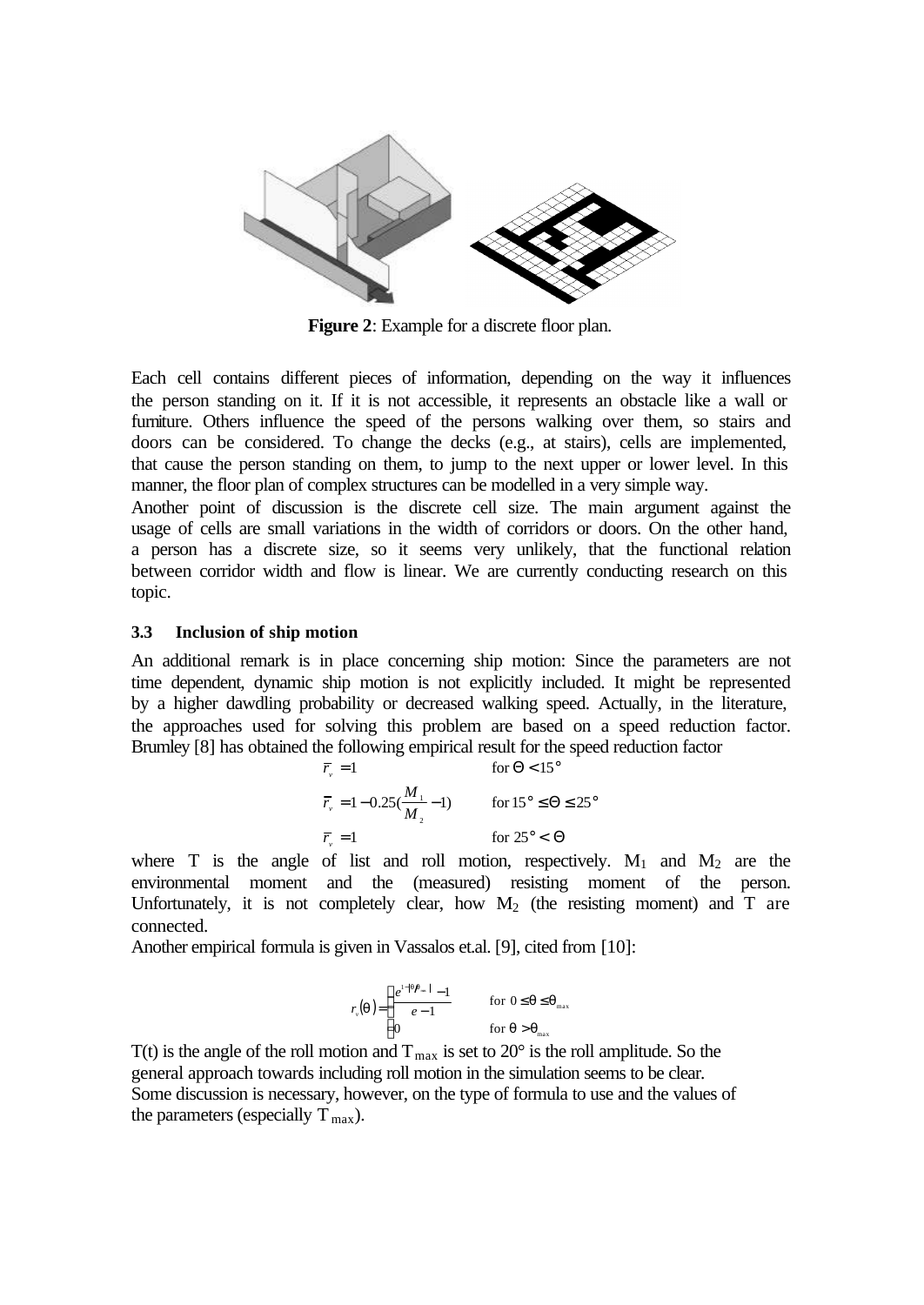#### **3.4 The movement algorithm**

Depending on her maximum walking speed and the surrounding obstacles, a person will move from one cell to the next adjacent (via the corners or the edges). She thereby tries to avoid others and to maintain her maximum walking speed. Because the persons can move through more than one cell per time-step (one second), a parallel update was rejected, and an improved random-sequential-update was chosen. Hereby, the simplicity of a sequential-update was maintained, while the dynamics of the pedestrians is similar to a parallel update for speeds of more than one cell per time step. Jam waves can therefore clearly bee seen in corridors with periodic boundary conditions. The basic procedure is shown in Figure 3.



**Figure 3**: The basic update-algorithm.

### **4 Orientation and route-choice**

The orientation is a fundamental challenge. It is rather easy to make a person in the simulation evade obstacles and other pedestrians, but the way she chooses where to go and how to get there is the decisive problem. In a first step, the information of which way a person had to walk to reach the exit was implemented by arrows in the cells that pointed into the direction a person had to walk. In the currently developed new approach, the route-information is given by a potential and only the goal-cells have to be marked. The potential then automatically spreads from one accessible cell to the following and by this throughout the whole structure. By a smoothening algorithm it adapts to the architectural circumstances, so persons following it will not stick to one side of a corridor, just because they want to bend off at the end of it (Figure 4). Next to these route-potentials, wall-potentials can be added, which influence the distance people keep to walls. They can either "push" people away or "pull" them towards obstacles. The last would be the case in e.g. bad visibility, when people tend to walk along walls and do not step into wide spaces.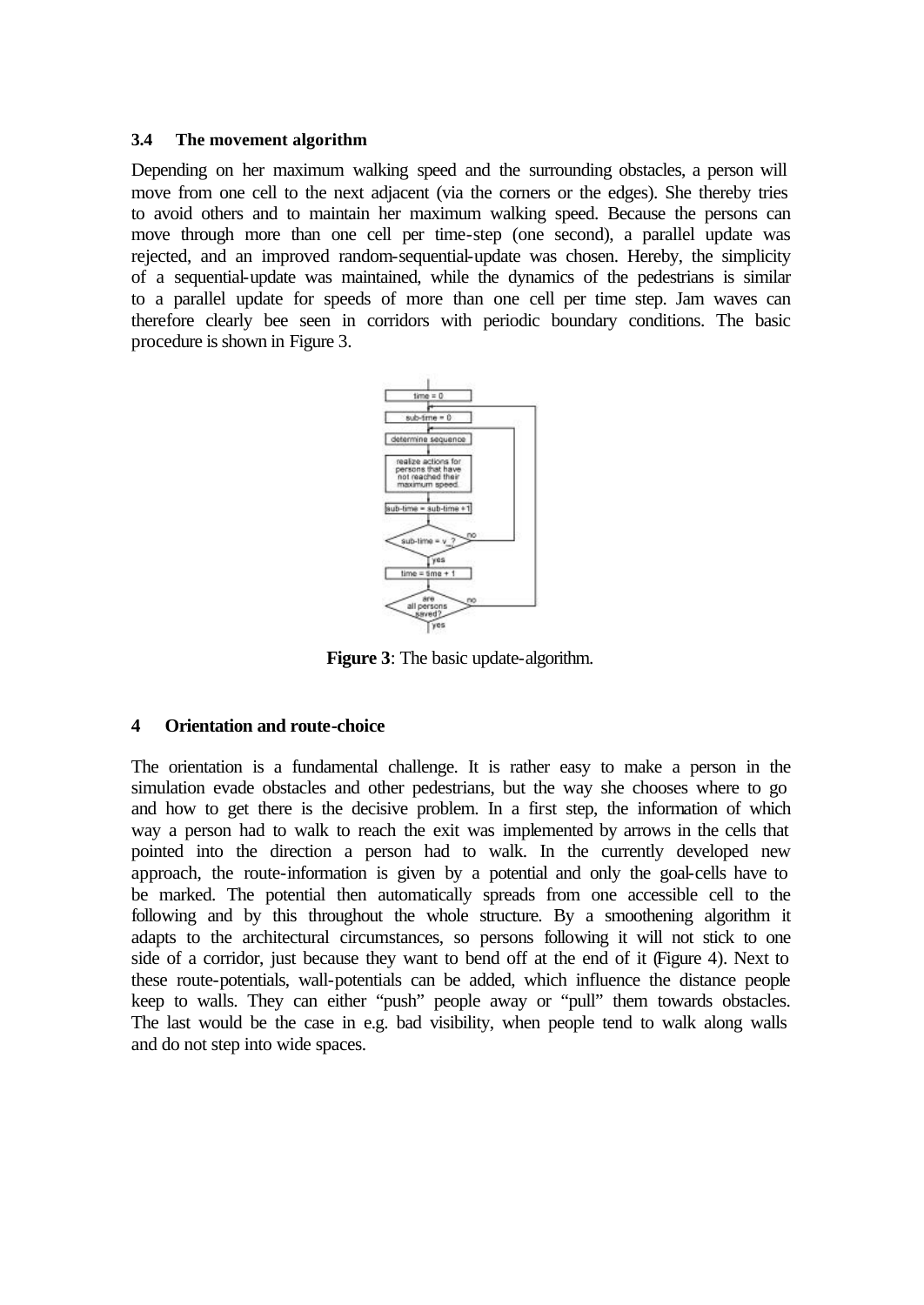

**Figure 4**: Iso-potential-lines in a hooked corridor, spreading from the bottom-left (left) and a resulting possible path (right).

Because the evacuation-route of a person in a RoPax- or cruise ship can contain many different waypoints (e.g. cabins, muster stations, lifeboats), three different kinds of potentials where developed.

Cabin-potentials are used for marking corridors. A person reaching these kind of cells will stay on them for a given individual time, before choosing a new goal out of the list. This resembles the behaviour of passengers reaching their cabins and getting their life vest. On the other hand, cabin-potentials can be used as simple waypoints, when the duration of stay is set to zero, thus defining evacuation routes.

At the assembly station persons will wait and gather into groups. After a certain time has passed, the people at the assembly stations are led to the embarkation stations, while the new arrivals have wait. This process is repeated in given interval times, after the first blocking-time has passed. The result of this behaviour in the simulation is equal to the mustering process in reality: As long as the lifeboats are being prepared, the passengers will be assembled and afterwards led on towards the embarkation stations.

The procedure of embarking into the lifeboats is simulated by the rescue potentials. They are blocked for a given time (preparing the lifeboats) and after that, the people reaching them have to wait for a certain egress time before they get rescued. This takes into account the egress time, the delay for entering a lifeboat or sliding on a marine evacuation system (MES). Throughout the simulation, the people which have been rescued per exit are counted and if the maximum capacity is reached, the belonging potential is switched of and the remaining passengers have to be directed towards the other exits.

By dividing passengers into groups (e.g., having cabins on the same corridor) and using various of the mentioned potentials to mark their possible goals, various route choices become possible, and thereby the situation of a big RoPax- or cruise ship getting evacuated can be matched (Figure 5).



**Figure 5**: The possible actions of one arbitrary passenger.

# **5 Characteristics of the model**

The characteristics and validity of a simulation for crowd motion can be seen from the flow-density-relations. These relations are not provided beforehand but are a simulation result. The geometry is a corridor (200x20 cells) with different densities of people walking in the same direction and periodic boundary conditions. Three cases where investigated: a person occupies all the cells she passes in one time step, half the cells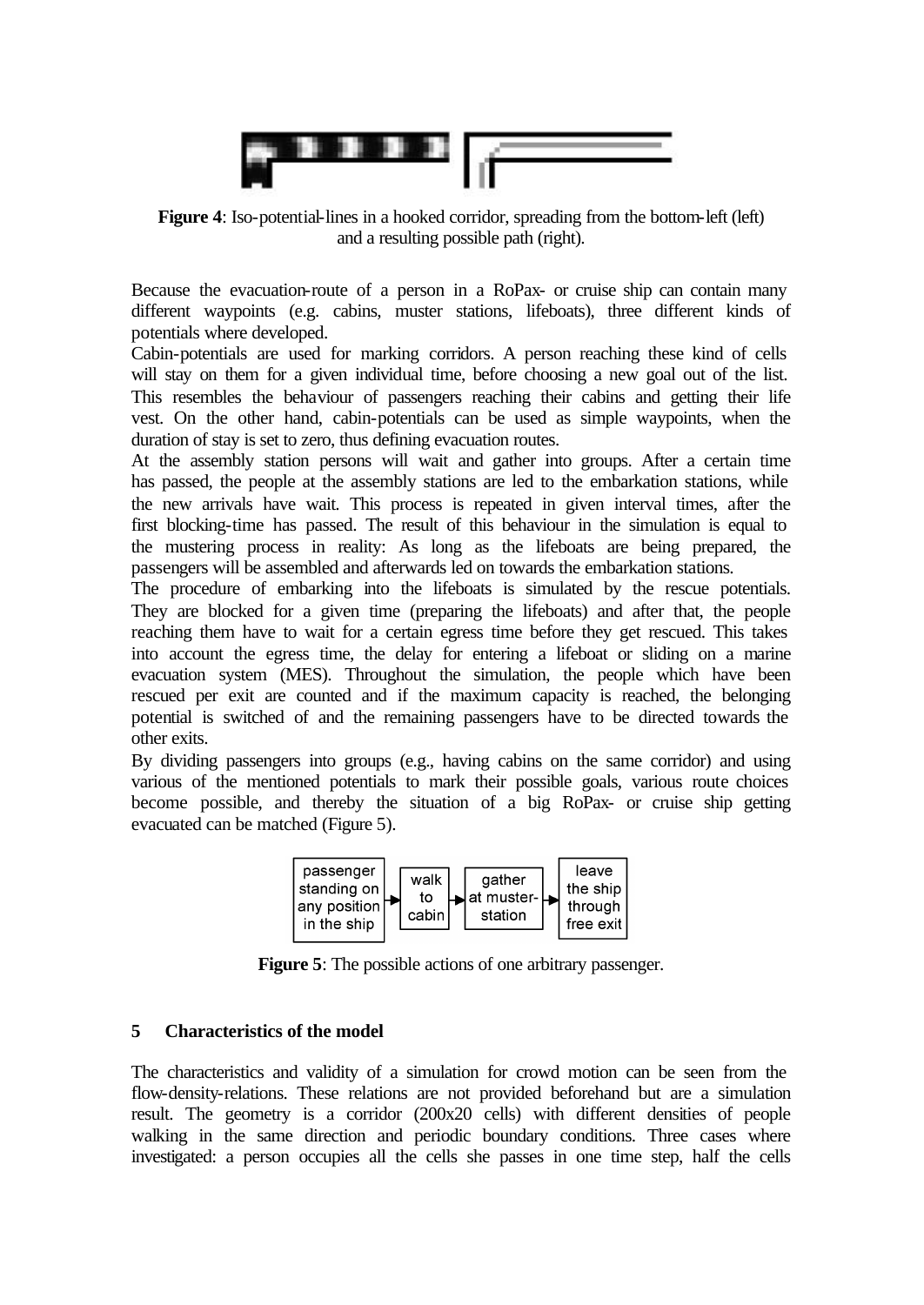and finally only the cell she currently stands on. In the last case, the occurring jamwaves where most remarkable, moving against the flow and growing more and more stable with the density growing (Figure 6).



**Figure 6**: Corridor with periodic boundary conditions and a density of 4,4 P/m². People move from the left to the right and occupy only one cell. Jam-waves are clearly visible (dark areas).

The resulting flow-density-relations were compared with empirical data (from [5]) and the results meet reality very well, if one person occupies all the cells she passes in one time step (Figure 7).



**Figure 7**: Flow-density-relations of the model.

Counter flow is investigated to see the effect of small numbers of people (one to ten) moving against the main stream. This happens, when crew members have to move in another direction than the evacuating passengers. Because the influence of this effect is bigger in narrow spaces, the width of the corridor was set to five cells. For small densities, the disturbance by the person moving against the stream becomes clearly visible (Figure 8).



**Figure 8**: The effect of counter flow in a narrow corridor.

The effect on the flow-density-relation is obvious (Figure 9). At low or very high densities, the counter flow had no remarkable influence on the flow. In the middle section however, this changed dramatically. The occurring fluctuations thereby emerge from deadlock like situations. Although all persons are distributed randomly at the start of each run, the counter flowing individuals sometimes gather and thereby jam the corridor. By implementing a method for lane formation, this problem could be solved.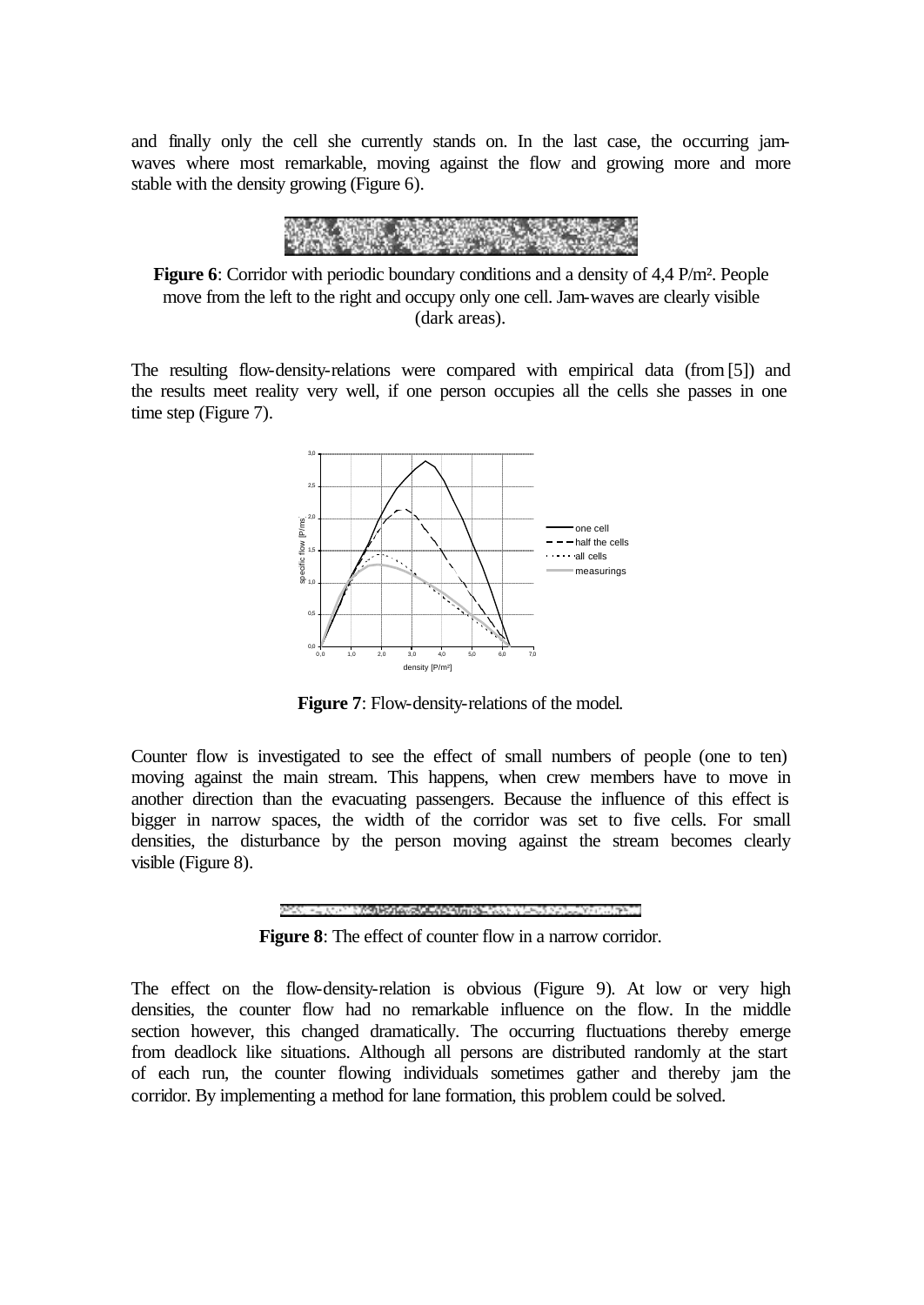

**Figure 9**: The effect of counter flow on the flow-density-relation.

# **6 Application**

In order to verify the simulation-model, the results are compared with practical tests. Several evacuation trials with high speed passenger craft were carried out which give similar results as the simulation. Because the period that the exits are blocked while the life rafts are launched has the major impact on the evacuation time (Figure 10), these results give only little information about the motion properties. It was therefore necessary, to perform a well documented evacuation trial with the main focus on the flow-density-relations.



**Figure 10:** Queues in front of the exits during a high speed craft evacuation.

# **7 Summary and Conclusion**

It is possible to simulate complex scenarios and behaviour with elementary models. As a result of these simplifications, calculation speeds are very high and allow the investigation of large moving crowds in a short time. For the use of such models in the design-process the conversion of technical drawings into a format suitable as input for the simulation software is crucial. The orientation by automatic spreading potentials already improves conversion-speeds. Next to this, a CAD-import will be developed which allows quick transformation of *dxf*-files into the internal file format.

Further verifications have to be done by comparison with practical trials. An evacuation of a cruise ship together with the strategic partners is planned as part of the BYPASS